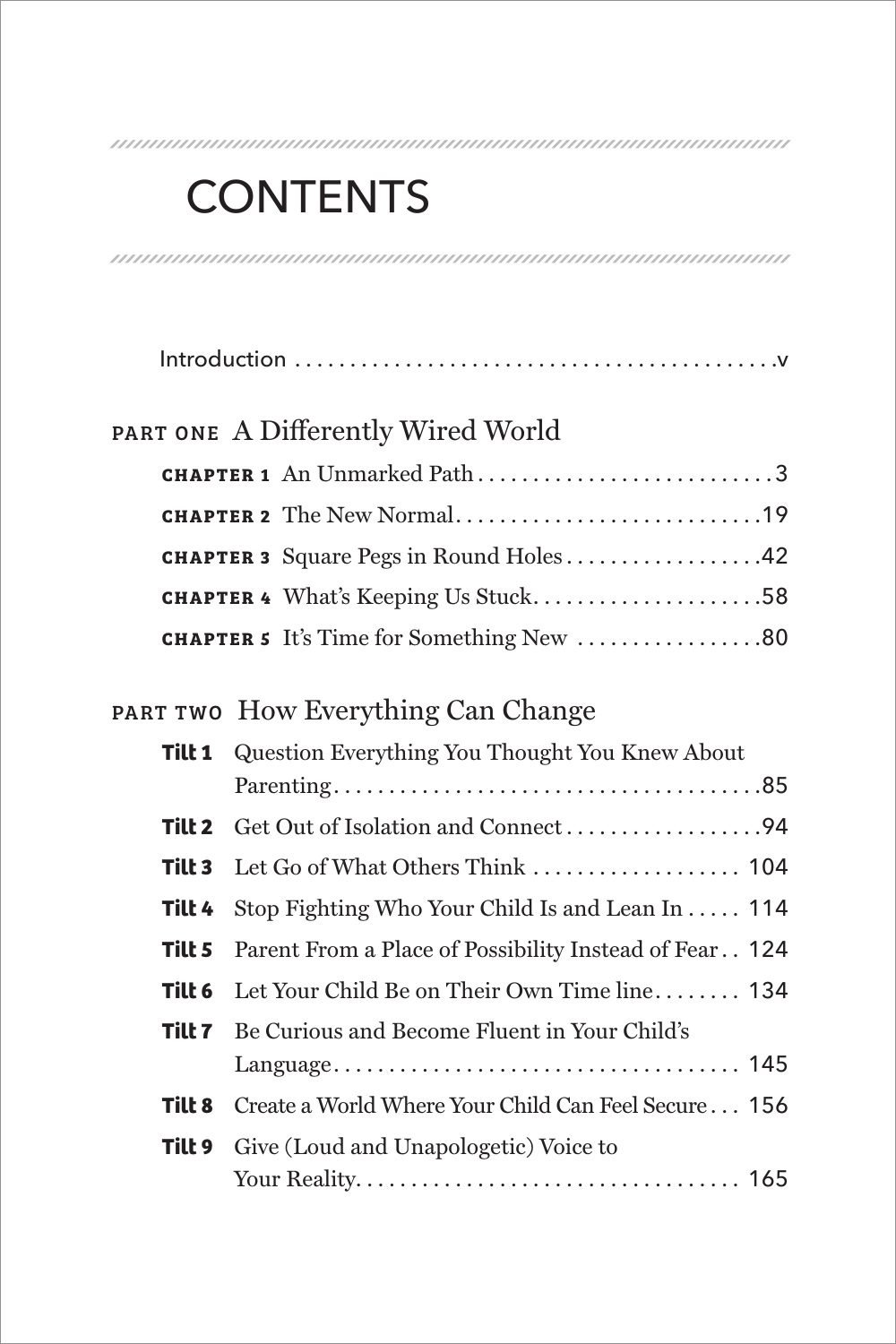*/////////////////////////////////////////////////////////////////////////////////////////*

|  | Tilt 10 Practice Relentless Self-Care 174                                                         |  |
|--|---------------------------------------------------------------------------------------------------|--|
|  | <b>Till 11</b> Let Go of Your Impossible Expectations for<br>Who You "Should" Be as a Parent  184 |  |
|  | <b>Tilt 12</b> Make a Ruckus When You Need To  194                                                |  |
|  | Tilt 13 Align With Your Partner 203                                                               |  |
|  | <b>Tilt 14</b> Find Your People (and Ditch the Rest). 214                                         |  |
|  | <b>Till 15</b> Recognize How Your Energy Affects Your Child  226                                  |  |
|  | Tilt 16 Show Up and Live in the Present  237                                                      |  |
|  | <b>Tilt 17</b> Help Your Kids Embrace Self-Discovery  246                                         |  |
|  | Tilt 18 If It Doesn't Exist, Create It  257                                                       |  |
|  |                                                                                                   |  |
|  |                                                                                                   |  |
|  |                                                                                                   |  |
|  |                                                                                                   |  |
|  |                                                                                                   |  |
|  |                                                                                                   |  |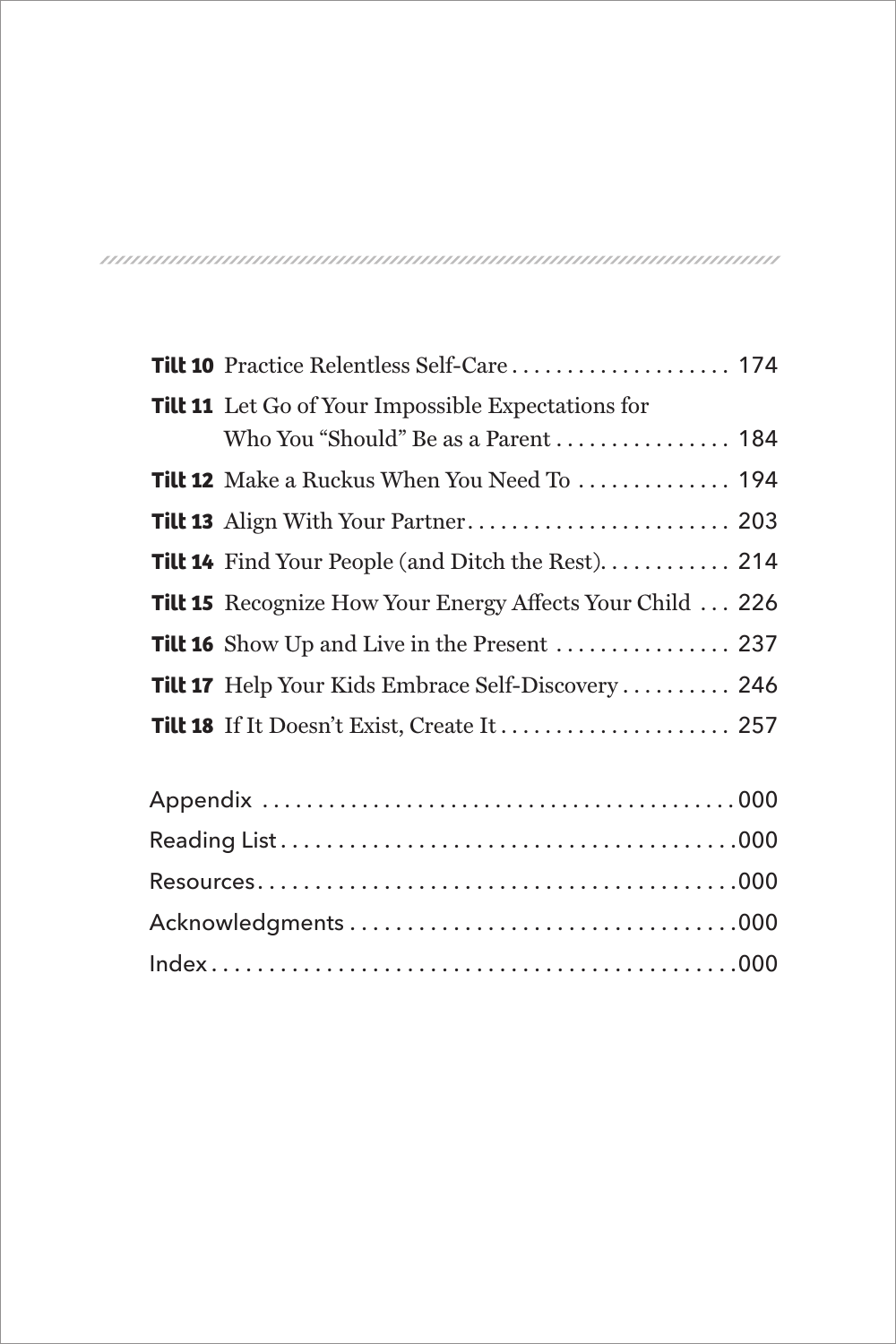## CHAPTER 1

## An Unmarked Path

*/////////////////////////////////////////////////////////////////////////////////////////*

*/////////////////////////////////////////////////////////////////////////////////////////*

**When did you first know** there was something different going on with your child? If you're like most parents raising an atypically developing kid, there probably wasn't a pivotal aha moment neatly wrapped up with classic symptoms, an easy-to-peg label, and a clear course of action. More often than not, the realization that a child is different happens slowly and unevenly, like a head-to-toe Band-Aid being yanked off one hair at a time over a period of years. That's because when they're younger, kids with no obvious diagnosis or visible difference tend to fly under the radar. Sure, some might be colicky or more sensitive or less cuddly than other babies, but those traits and the way we experience them can all easily fit into the range of normal baby behavior. After all—aren't all babies difficult? All parents sleep deprived? All new families making it up as they go along?

That's what my husband, Derin, and I figured, anyway. Asher was colicky from day one. Nothing could settle him, his sleep patterns were hellish, and he seemed generally, for lack of a better description, *pissed off*. I viewed him as an old soul, annoyed for having been thrust back into such a tiny body and into a life where he'd have to wait a good, long time to get to the juicy stuff. So we read the baby books, tracked feedings and soiled diapers on a spreadsheet, and sought advice from seasoned parents about how to get our boy to sleep through the night. As first-time parents, we assumed our experience was no different from anyone else's. *Mostly.*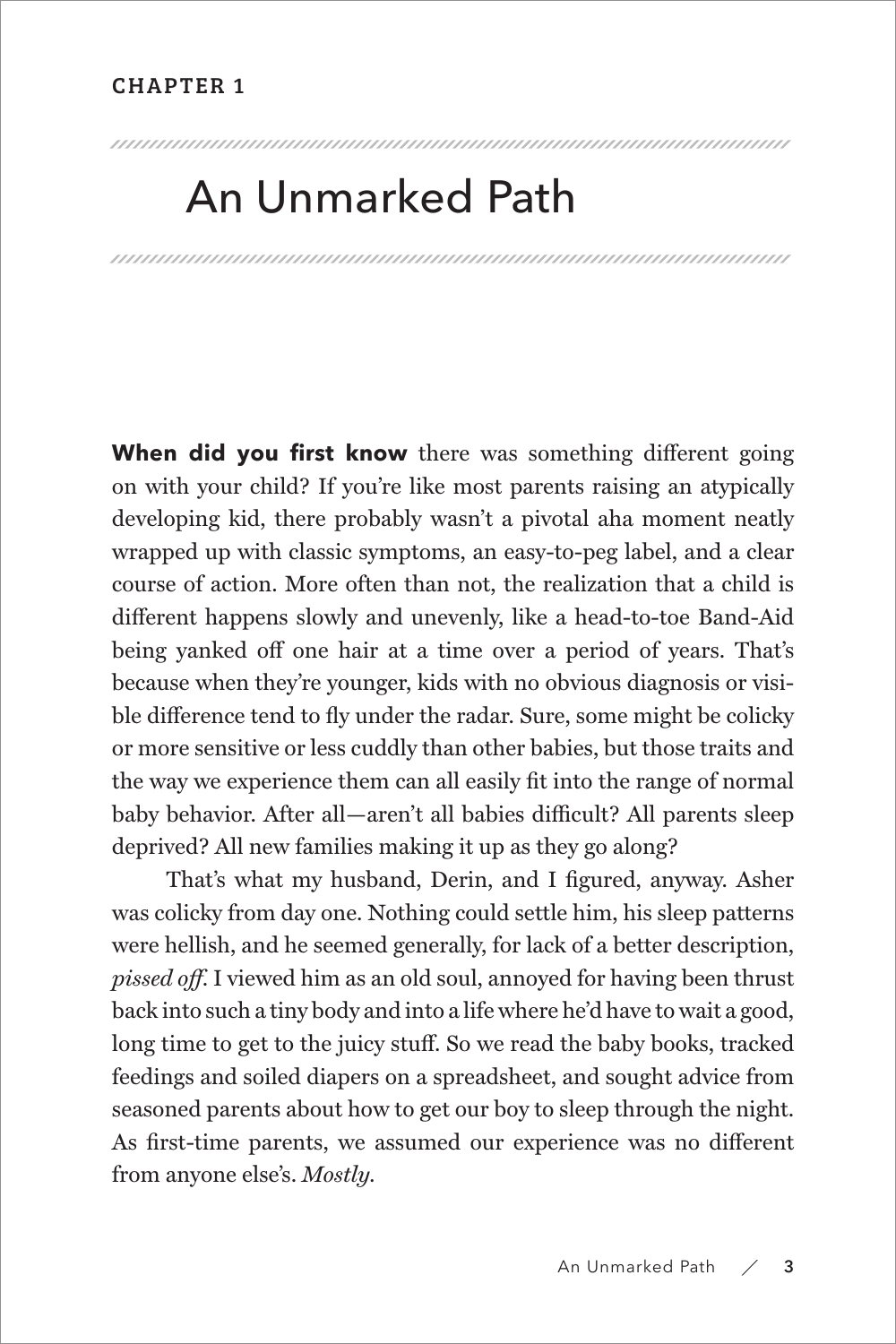Shortly after Asher was born, we joined the Program for Early Parent Support (PEPS), a Seattle organization connecting new parents for community and support. New to the city and with no social circle to speak of, Derin and I were hungry for camaraderie and hoped to glean some wisdom about how this whole parenting thing was going to work. I remember getting together that first night, six couples sitting cross-legged on the floor cradling infants bundled up for the fall weather, nervously sharing our birth stories. Back then, we were all on equal footing—our babies blank slates, differentiated only by the number of hours our little ones slept or how severely they reacted to breast milk soured by the curry in the previous night's meal. As time went by, these families would become the first control group in our ongoing, high-stakes research project—figuring out how to parent a unique kid.

We survived year one, grateful to be on the other side of the colic and ready for things to get easier. But instead, things stayed hard, just in new and different ways. In our PEPS group, we witnessed our children evolving from helpless blobs into little people with distinct personalities, temperaments, and senses of humor. By the time he was two, we felt certain Marques was destined to be a pro athlete. Campbell was clearly the artist of the group, Ella a natural dancer. And Asher? Asher was the precocious one. The kid was intense. Stubborn. Sensitive to loud sounds. Fairly accident-prone. And also fascinating, delightful, and super-chatty.

By his second birthday, Asher was regularly turning heads with his rich vocabulary, along with his propensity for engaging in complex conversations with any willing adult. He could recite a book verbatim after hearing it read only once or twice. His focus for solving puzzles was remarkable. We knew enough toddlers to know his intellect wasn't typical, and Derin and I frequently found ourselves exchanging looks of both disbelief and pride at something Asher said or did.

Another thing Asher turned heads with? His apocalyptic conniptions. The kid had lungs, not to mention an iron will. Whereas most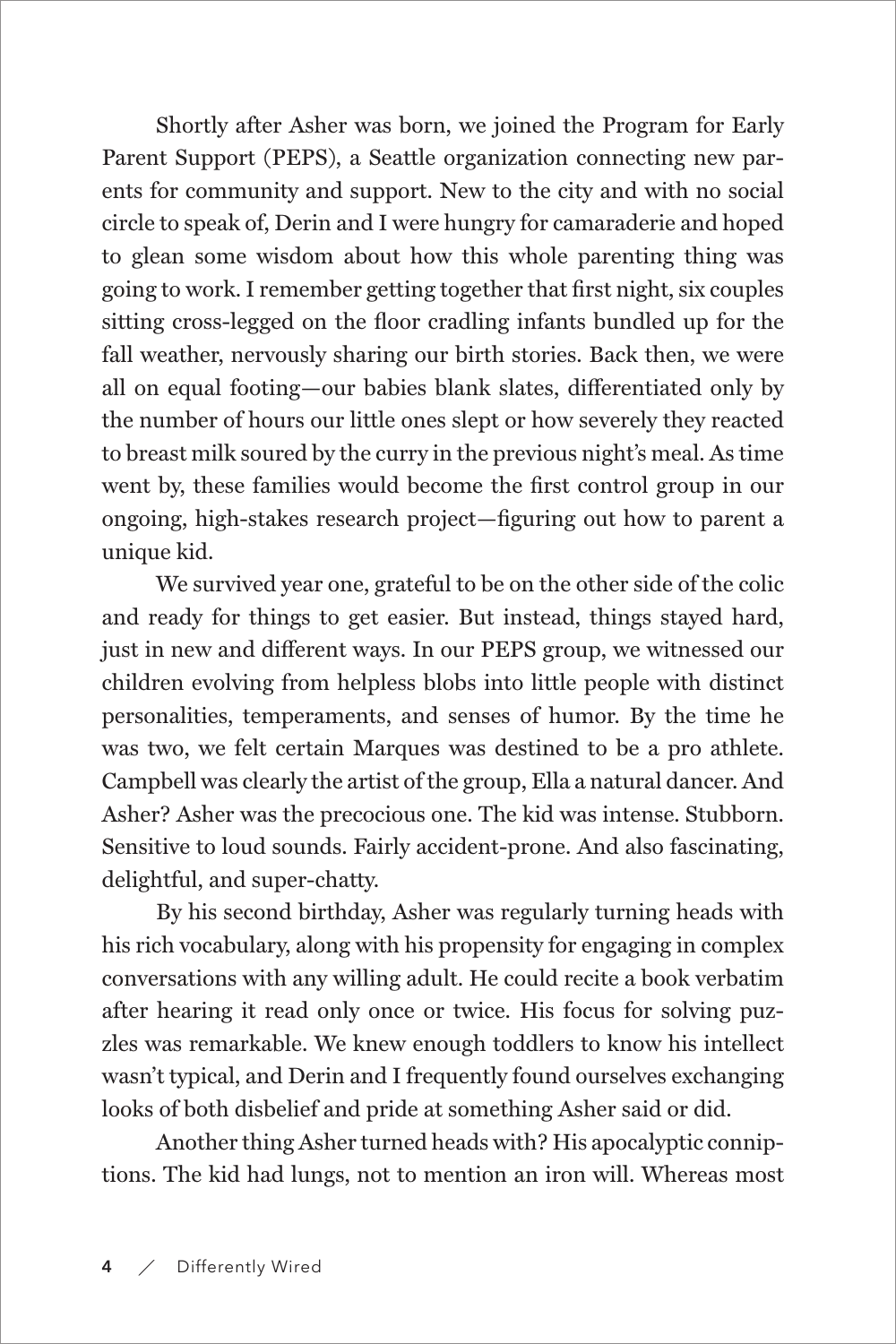two-year-olds work from the same tantrum playbook—arched backs, flopping to the ground, red-faced screaming—Asher's tantrums just seemed somehow ... *bigger*. When other parents witnessed an Asher conniption, I noted the shock and awe in their eyes. Not wanting to make me feel worse than I already did, these parents would often confide in me about a recent meltdown they'd had to endure, the message being that this was a normal part of raising a kid.

But if the intensity of Asher's tantrums was so normal, why were none of my friends regularly having to bail halfway through dinners

out because their child was disrupting the whole restaurant? Why hadn't they had an uncomfortable exchange with the woman in the moss-green house on the corner, the one who stepped outside one afternoon because Asher's screaming apparently led her to believe he

Holy crap. We were that family with the kid who drives the nanny to quit.

was being abducted or abused, the one who eyed me suspiciously as she asked, "Is everything *okay* here?" And then there was the day our mother's helper—warm, loving, experienced—carried a rigid, hysterical child upstairs, passed him back to me like a store clerk handing over a sack of heavy potatoes, and quit.

"I can't do this anymore." She was crying, her arms raised in defeat. She mumbled apologies as she retreated down the stairs, grabbed her things, and bolted out the door. It was her fourth day on the job.

I stood there on the landing, a hapless mother in a Judd Apatow film, trying to process what had just happened. And all I could think was *Holy crap. We're* that *family. The family with the kid who drives the nanny to quit.* 

Suffice it to say that by the time Asher was two, Derin and I knew we were engaged in a more extreme form of parenting than most. We knew Asher was intense and challenging, or as one parenting book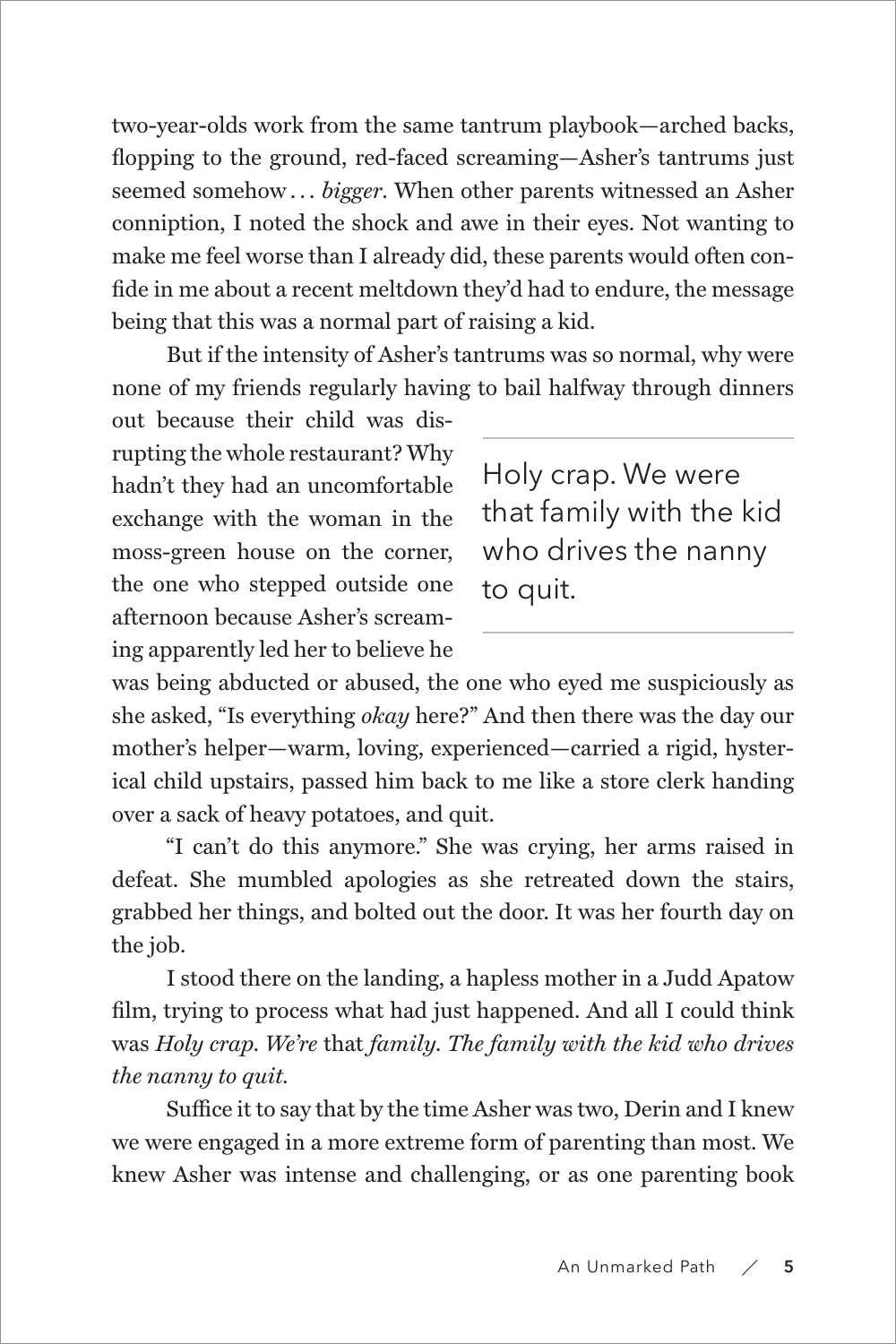labeled him, "spirited." We were discovering he was freakishly smart. And we knew he didn't respond to the parenting tools spelled out by the books our friends were relying on (*The Happiest Toddler on the Block, Positive Discipline, How to Talk So Kids Will Listen and Listen So Kids Will Talk*).

We didn't have a clue as to what we were dealing with. We didn't know how to differentiate between your standard "terrible twos" fare and what was happening inside our home. Our only frame of reference was what we saw in our community, in Asher's drop-in preschool, and on TV. One day I'd see a child shut down the supermarket aisle with a tantrum while Asher quietly sat in our cart flipping through a book, and I'd think, *See? We're all good here*. Then the next day Asher would stage an hour-long protest about getting into his car seat and I'd once again be bewildered. As the evidence mounted, the Band-Aid slowly peeled away, revealing small patches of red, irritated skin underneath. I began having dark moments of doubt, when I'd be convinced there was something seriously wrong, and then I'd read an article online that would convince me otherwise, or a pediatrician would chalk it up to normal three-and-a-half-year-old behavior and send us on our way with an "Everything looks fine to me."

But things didn't *feel* fine. Derin and I began distrusting ourselves and our experience. Was there something "going on" with Asher or not? Were we just overbearing parents with ridiculous behavioral expectations, or were we in denial of something everyone around us already knew? The fact that our friends frequently normalized Asher's behavior added to our bewilderment. In retrospect, I'm sure they were trying to allay our fears, but back then, it just made us feel even worse.

By the time Asher turned four, Derin and I had accepted that our son was atypical. We just didn't know how to figure out what that meant or what to do about it. Isolation set in. Other than my sister, my best friends, and our parents, no one knew how difficult things were at home. I longed for someone or something to help us fit Asher and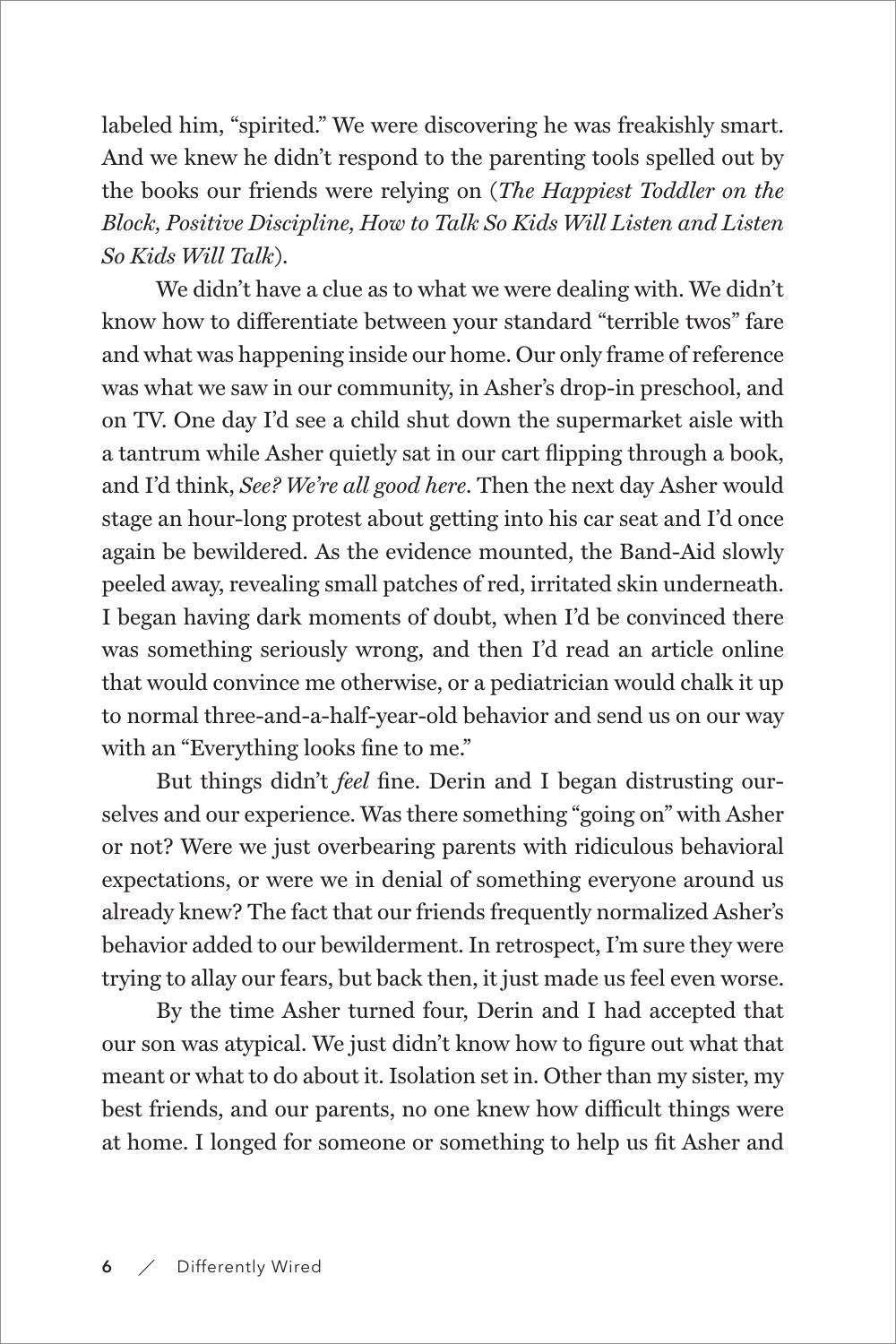his behavior neatly into a box so I could get busy fixing whatever was wrong. I'm a resourceful person and a researcher by nature, but I was floundering. Where was the community of families like us? The concrete strategies? The path? And why did my husband and I constantly feel like we were the only parents struggling with these issues?

And then there was school. Notes home from preschool teachers about problems in class, on the playground, with other kids, and with authority became a regular experience. Tried-and-true strategies used by seasoned educators were proving futile when it came to my kid. I felt like I was raising a child method actor preparing for the roles of Jekyll and Hyde in an upcoming Broadway production. I mean, the kid was committed, especially to his anger, which seemed to be the prevailing emotion during that first year of school. After a string of bad weeks in which I received a phone call, note, or email from the school detailing yet another incident almost every day, I asked a friend, not for the last time, "Is it possible they would kick him out of preschool?"

We searched for clues about what was behind his anger, which was beginning to feel unpredictable and unsafe. More than once he'd whipped off his shoe and thrown it wildly in the car while I was driving, hitting the dashboard. I occasionally got calls from the preschool about dangerous things he'd done on the playground, wielding sticks or throwing small stones. The apology letters, dictated by Asher, written by me, and delivered to classmates before school, mounted up. Though the school worked tirelessly with us to help Asher, nothing improved things. I couldn't help but feel I was failing as a parent.

About midway through the year, a friend mentioned the words "sensory processing disorder," and something in me clicked. She jotted down the name of a must-read book, *The Out-of-Sync Child*, and I left her house feeling an instant sense of relief. *YES. Out of sync! Finally we have our answer!* Within a week I had tracked down the go-to occupational therapy clinic for kids with sensory processing challenges and added our name to the waiting list. A few months later,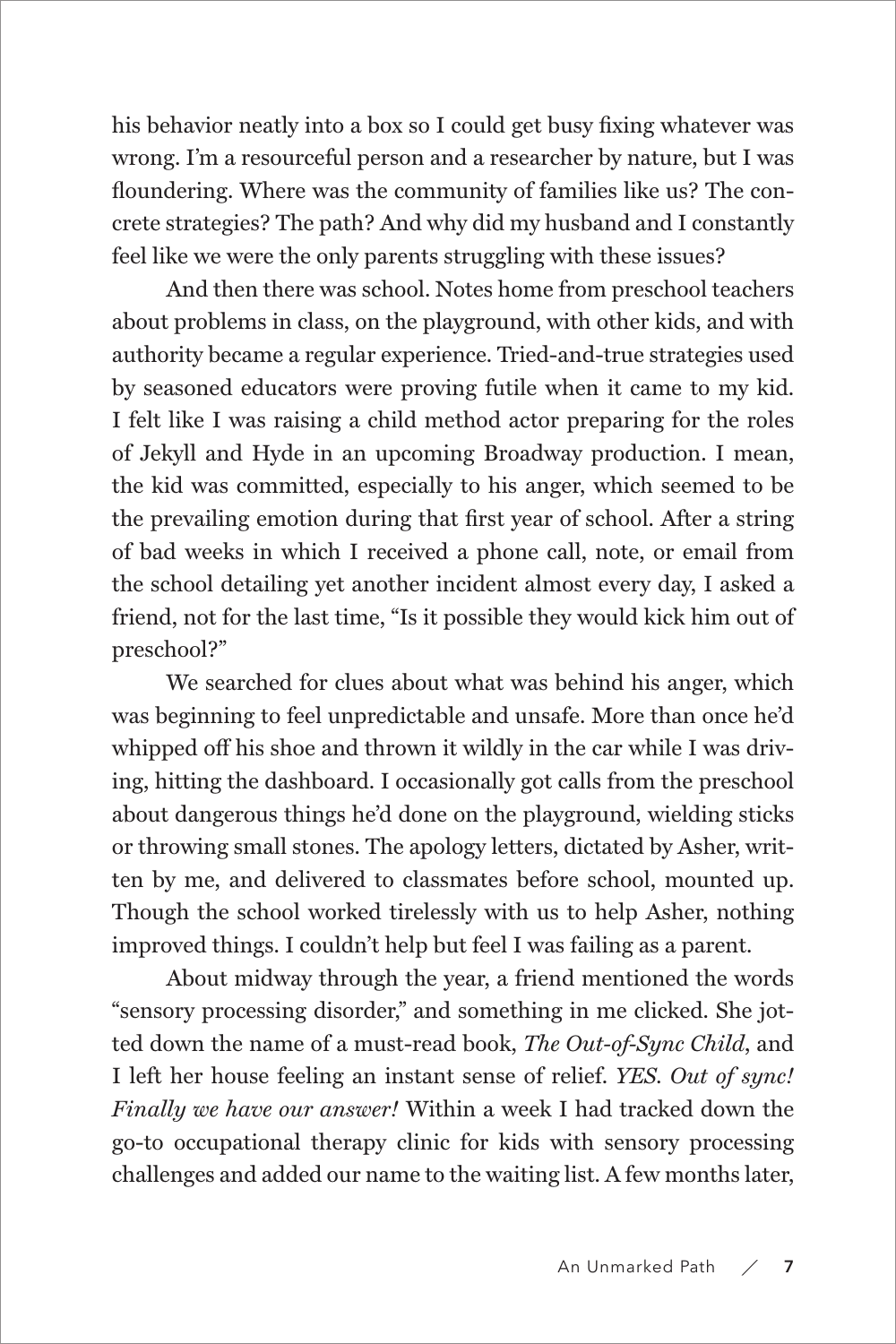Asher began seeing an incredible therapist named Kris, with whom he ended up working for the next four years.

Finally—we had our answer. We were taking the right action, and I expected the intense and disruptive behavior to fizzle out pretty soon. It would totally work. Any ... day ... now ...

But as Asher entered his second year of preschool, things continued to grow more difficult. Emotionally, I was a wreck, experiencing some form of embarrassment, shame, anger, or confusion on an almost daily basis, mostly stemming from pressure I placed on myself to handle everything in the "right way."

At the urging of a friend, we did a more thorough assessment with Asher that spring. The results: provisional diagnoses of pervasive developmental disorder not otherwise specified (PDD-NOS),

That's when it hit me. This wasn't a meeting to brainstorm how to meet Asher's needs at all. It was an ambush.

which we were told is akin to "mild autism," and ADHD. The diagnoses were provisional because he was only five and over time might outgrow certain behaviors. But I was skeptical about *all of it*. In my mind, the testing procedures were too subjective, and all of Asher's diagnoses—giftedness, the sensory

issues, the ADHD, the PDD-NOS—shared nearly identical "symptoms." So what exactly was what? And what, if anything, would actually "work"?

It was also time to figure out the plan for kindergarten. Derin and I had assumed Asher would go to the neighborhood public school, yet the general consensus among people who knew him was that smaller classrooms and a more individualized curriculum were his best bet. So we reluctantly turned our attention to private schools.

The following fall, we sent him off to a private school for highly gifted kids. We crossed our fingers and, miraculously, Asher made it through that first year—thanks to a seasoned teacher who shared his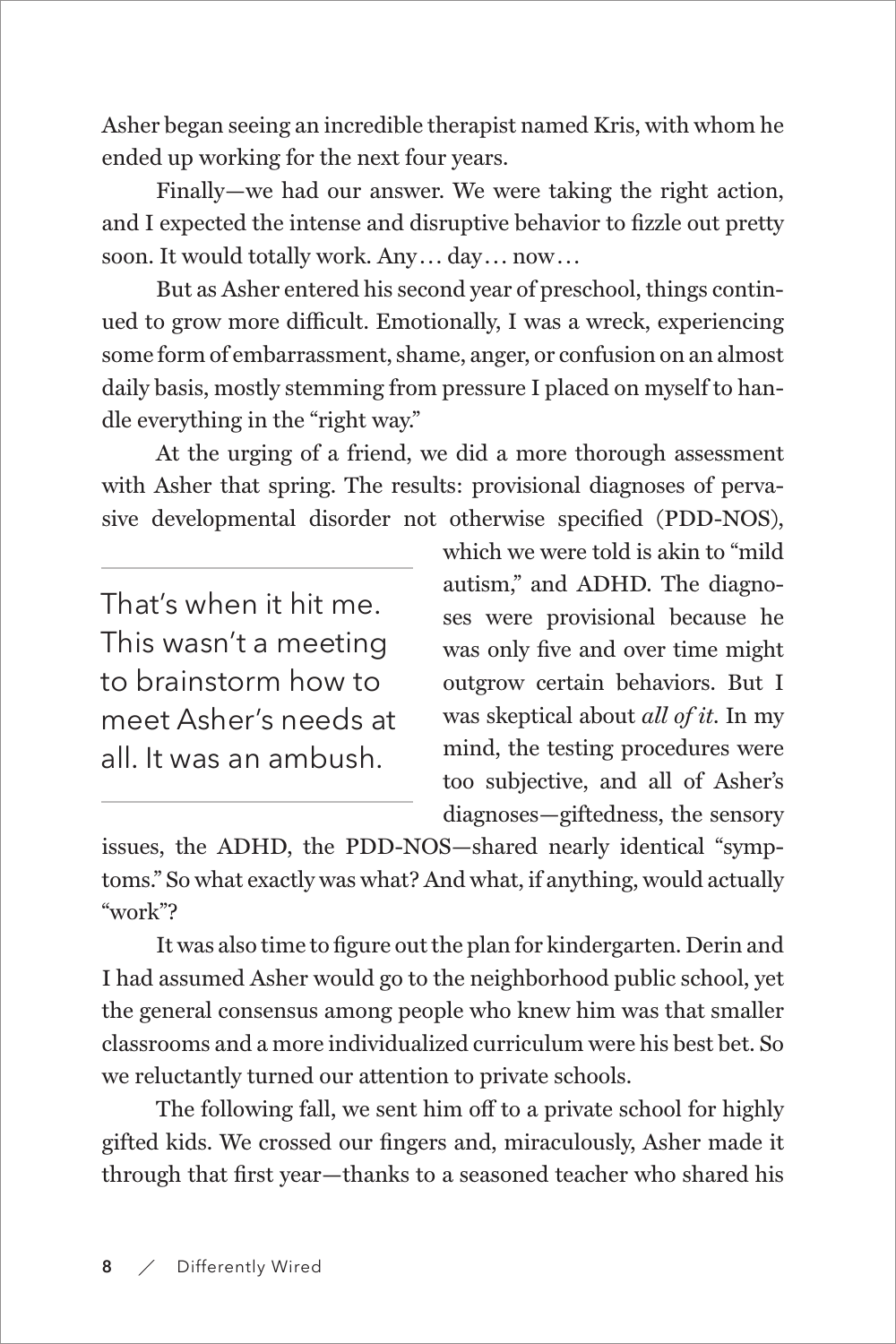love of engineering and cats. I did have weeks at a time in that first year when I allowed myself to stop worrying and warily consider that maybe Asher had found his place. But two months into first grade, things fell apart. I began having concerns about the way some of his classmates, as well as his teacher, were "shaming" Asher for things he was doing his own way (read: wrong) or that were tied to his challenges. His self-esteem was taking a serious hit.

Then, in an after-school meeting with Asher's entire teaching team, the head of the lower school announced that she'd never encountered a child as intense as Asher in all her thirty-plus years working in education. I nervously laughed and called her bluff.

"I find it hard to believe that Asher is the *most* intense child. I mean, *seriously*."

Without missing a beat, she curtly replied, "It's true."

But they were just getting warmed up. For the next half hour, I sat there and listened to a chorus of teachers relay tales of daily outbursts. Here I'd shown up to the meeting with a journal and pen in hand, ready to capture notes about our new plan, but those props were completely unnecessary. When the art teacher, who I knew was one of Asher's favorites, began listing off his offenses in the studio, it hit me. This wasn't a meeting to brainstorm how to meet Asher's needs at all. It was an ambush.

I sat in that dimly lighted classroom, my body uncomfortably wedged into a chair meant for a six-year-old, and listened to the guidance counselor tell me other kids were beginning to fear Asher, that they didn't want to partner with him because of his unpredictable outbursts. My face grew hot and tingly. I was embarrassed. I said all the things someone in denial says about support mechanisms and getting ahead of the problem. But as I walked back to my car, their parting words kept running through my mind: *Maybe this school isn't the right fit for Asher. We need to see a significant change if he is to continue here next year.*

Over the next two weeks, I organized meetings, brought in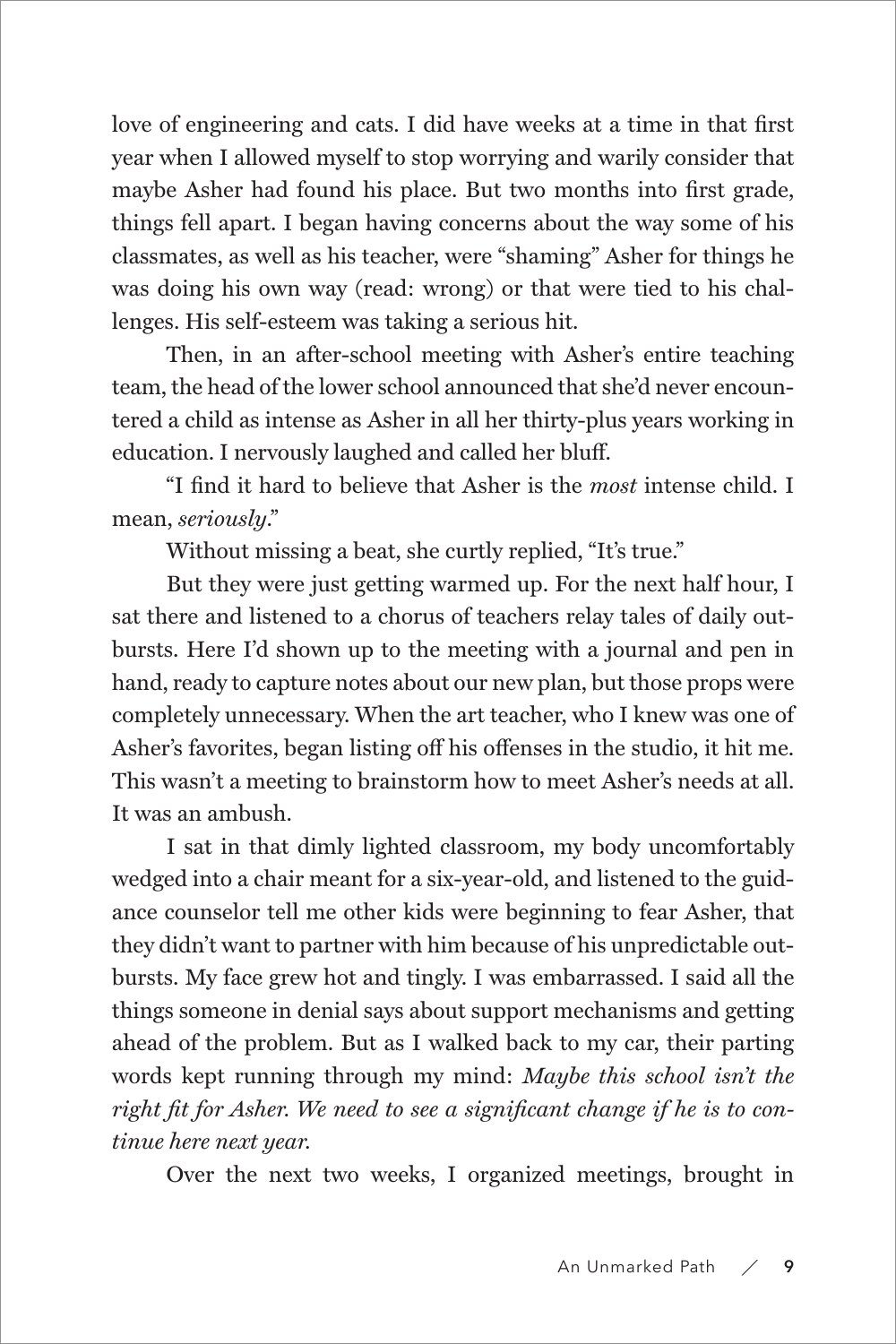experts, and created colorful "zone charts" and scripts to help the teachers support Asher's dysregulation. But the thought of Asher normalizing the way he was being treated made me dizzy. I felt like I was feeding him to the sharks when I dropped him off each morning, gritting my teeth, hoping I wouldn't run into anyone as I walked back to the parking lot. As soon as I was safely inside my car, I'd sink back into the seat and cry tears of frustration, trying to reach Derin, my sister, or my mom on the cell phone for moral support. I was slowly falling apart, heartbroken over the possibility that my son's beautiful spirit was being permanently damaged, and outraged at the way things were playing out. The day before winter break, we walked out of those double doors for the last time and never looked back.

Operation Elementary School, take two.

We started fresh that January at a lovely, private school whose focus was emotional development, critical thinking, and social justice. While I adjusted to the new drop-off and pickup drill, Asher did what he always does—be himself no matter what. As was his style, in class he blurted out his opinion freely, let his frustration flag fly when anything happened he perceived to be unfair, and found creative loopholes that enabled him to turn any school project into something squarely centered on his area of interest, which, at the time, happened to be origami. Within six weeks, Asher had spearheaded the Origami Frog Olympics, an idea that had classmates obsessively folding paper frogs and apparatuses. (Asher's inspirations are nothing if not infectious.)

After a brief honeymoon period, things started to deteriorate. By May, Derin and I were sitting in the school director's office listening to their concerns about meeting Asher's intellectual needs as well as how much teacher time his disruptions were costing the rest of the class. The bottom line: If we chose to return the following year, we would need to bring in a part-time paraprofessional, at our expense, to support Asher. It was another situation of "it's not us, it's you." Another goodbye. Another loss. For us, and for Asher.

Operation Elementary School, take three.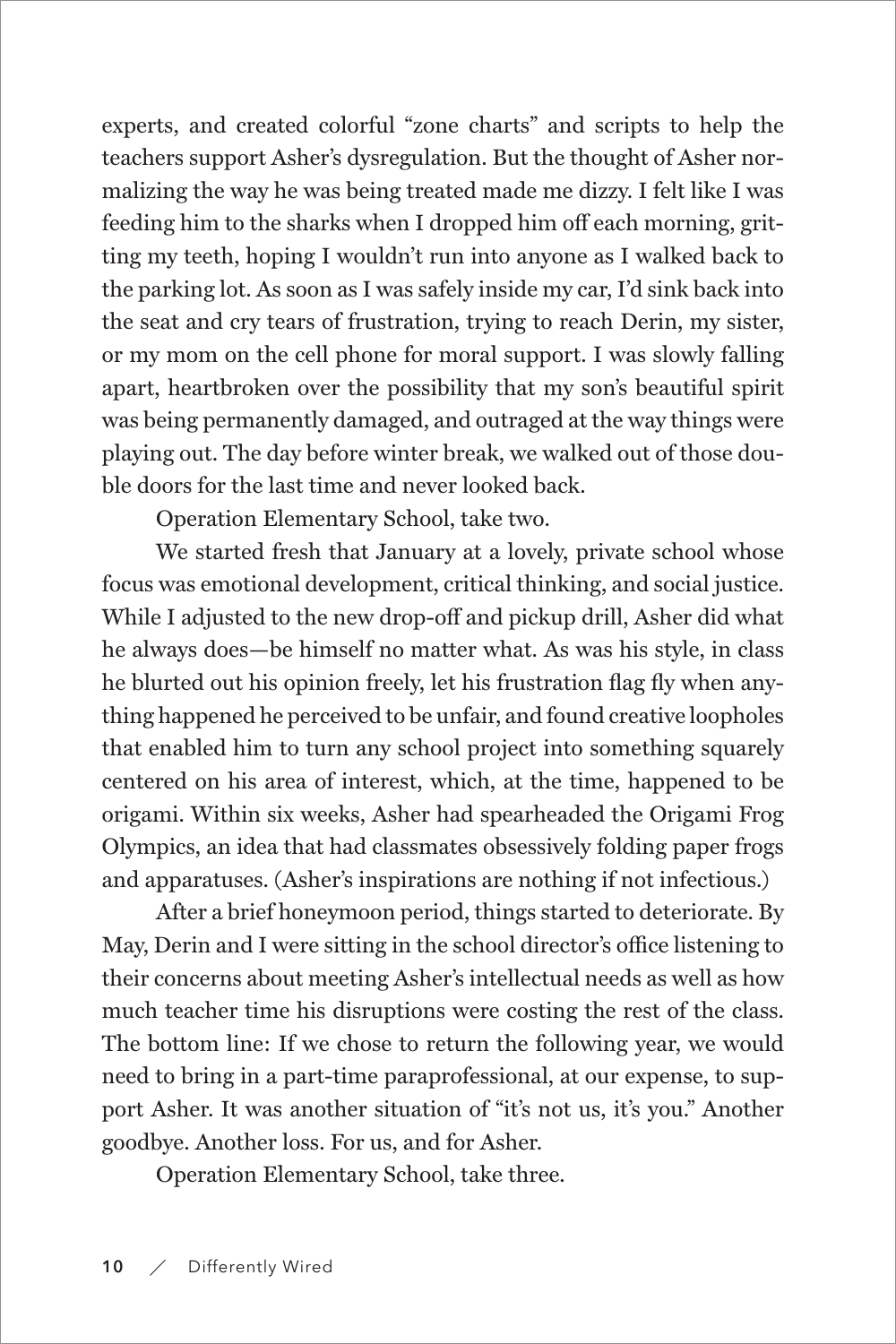This time we opted for a full-time gifted program in public school with classroom accommodations outlined in an individualized education plan (IEP). I joked to friends who were empathizing with our plight, "At least they can't kick him out!"

As Asher adjusted to life in his third school in as many years, I adjusted to what was beginning to feel like my new full-time job educating Asher's teachers about how to manage his behavior in the classroom and advocating for him when things went south. It was clear to me he was bored, disengaged, and unmotivated—from what I could tell, the only thing Asher was learning in school was how to sneak-read his Kindle and build a successful side business selling origami Pikachus (at ten cents apiece, they were a steal). And although it was nice that Asher was bonding with the kind principal because of the sheer amount of time he spent in her office, I came to realize that his IEP wasn't enough, concluding that most mainstream schools just aren't designed to meet the needs of kids who think differently.

It had been three years since Asher's first assessment, so that year Derin and I added our name to a five-month-long waiting list, eventually getting him evaluated at the University of Washington's Autism Center, a two-week process that involved controlled observations, teacher evaluations, written tests, and parenting interviews. The process was both eye-opening and painful, because although I craved concrete answers, I didn't necessarily want the ones we got autism spectrum disorder, ADHD, and disruptive behavioral disorder not otherwise specified. Derin and I digested the final report, feeling overwhelmed and uncertain about what it all meant in the long run. Eventually, we concluded Asher's diagnoses were just another piece of the puzzle, insight to be folded into our growing picture of Asher's unique way of being.

By the end of second grade, it was clear Asher was striking out on the school front. On top of that, I was exhausted—from our crazy therapy schedule (four sessions at four different places per week), from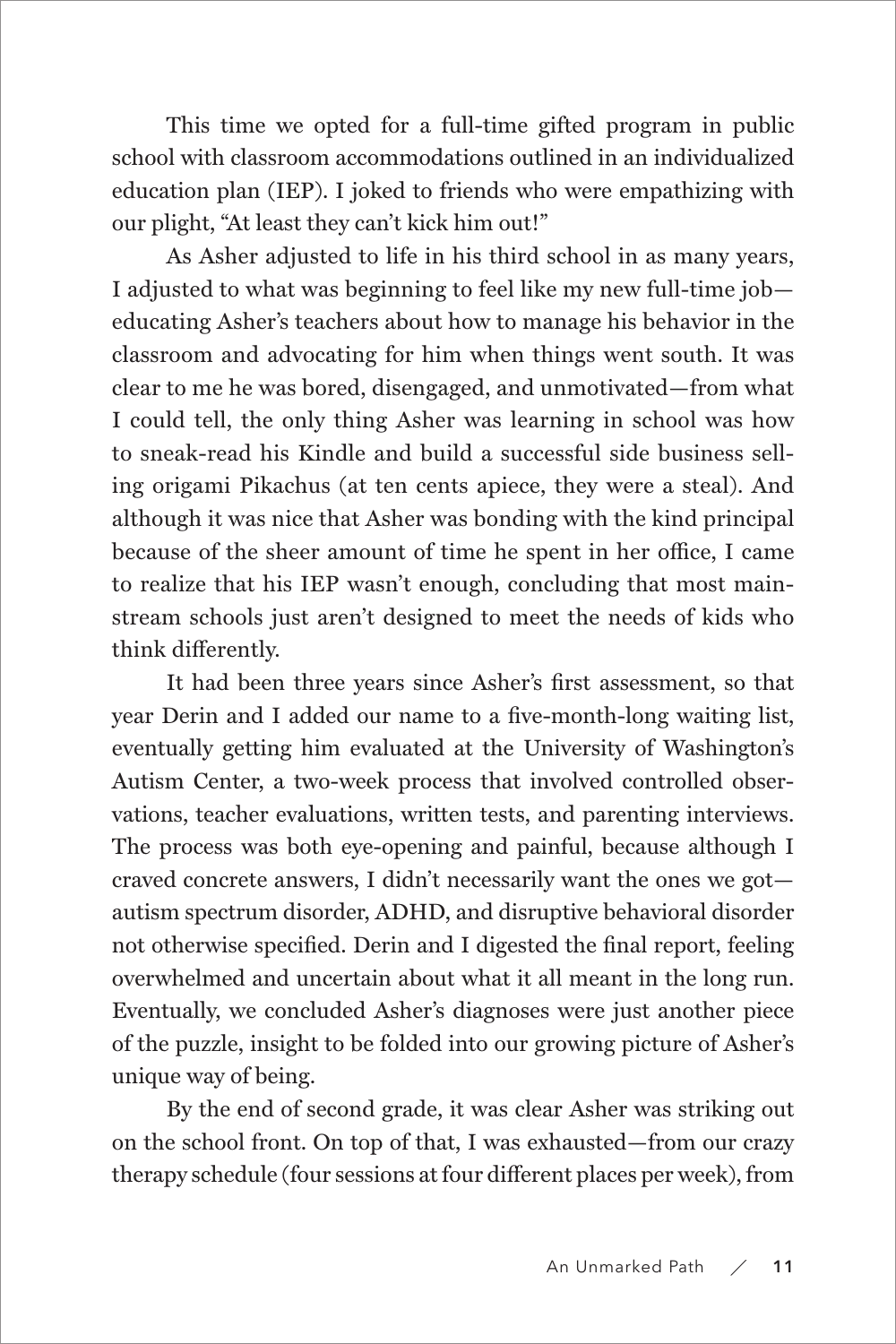the social pressures ... from all of it. Asher was perpetually anxious his poor little fingernails and the skin around them were gnawed into oblivion. At home, his intensity meant living in what sometimes felt like a war zone—explosions were big, frequent, and unpredictable. We knew Asher deserved more than being shoved into a system that wasn't designed for him, and that by continuing on this path, our actions (or perhaps inaction?) would likely lead to even more dysregulation, anxiety, insecurity, bullying, and challenges for our family. Something had to give.

Desperate for a solution, Derin and I put it out to the universe that we wanted a big change. And in a case of karmic conspiracy, the universe answered with a resounding *yes* when Derin's company asked us to move to Amsterdam. Leaving everything behind and starting from scratch in the lowlands of the Netherlands, a place I'd never even visited, was more than a little terrifying, but by that point, we figured we didn't have much to lose. (Our other thought: *If it's going to be hard, it might as well be hard in Europe!* )

So shortly after the school year wrapped up, we painfully extricated ourselves from our life in Seattle—sold our house, lost our dog to cancer, made the choice to homeschool, and did our best to support a certain eight-year-old boy who was furious we'd made the choice to move without consulting him.

The next year was one of intense adjustment. Finding our footing took a while and was easily one of the hardest transitions I've ever gone through. But slowly, over time, things got better. Although I felt (a lot of) resistance about the idea of homeschooling Asher, over that first year I gradually found my groove, eventually realizing I was better equipped for the role than I had previously believed. Together, Asher and I fostered a new relationship while I grappled with my own insecurities about what it meant for him to follow an unorthodox educational path.

Don't get me wrong. Even as things were improving, I still struggled—a lot—mostly with things like jealousy of my friends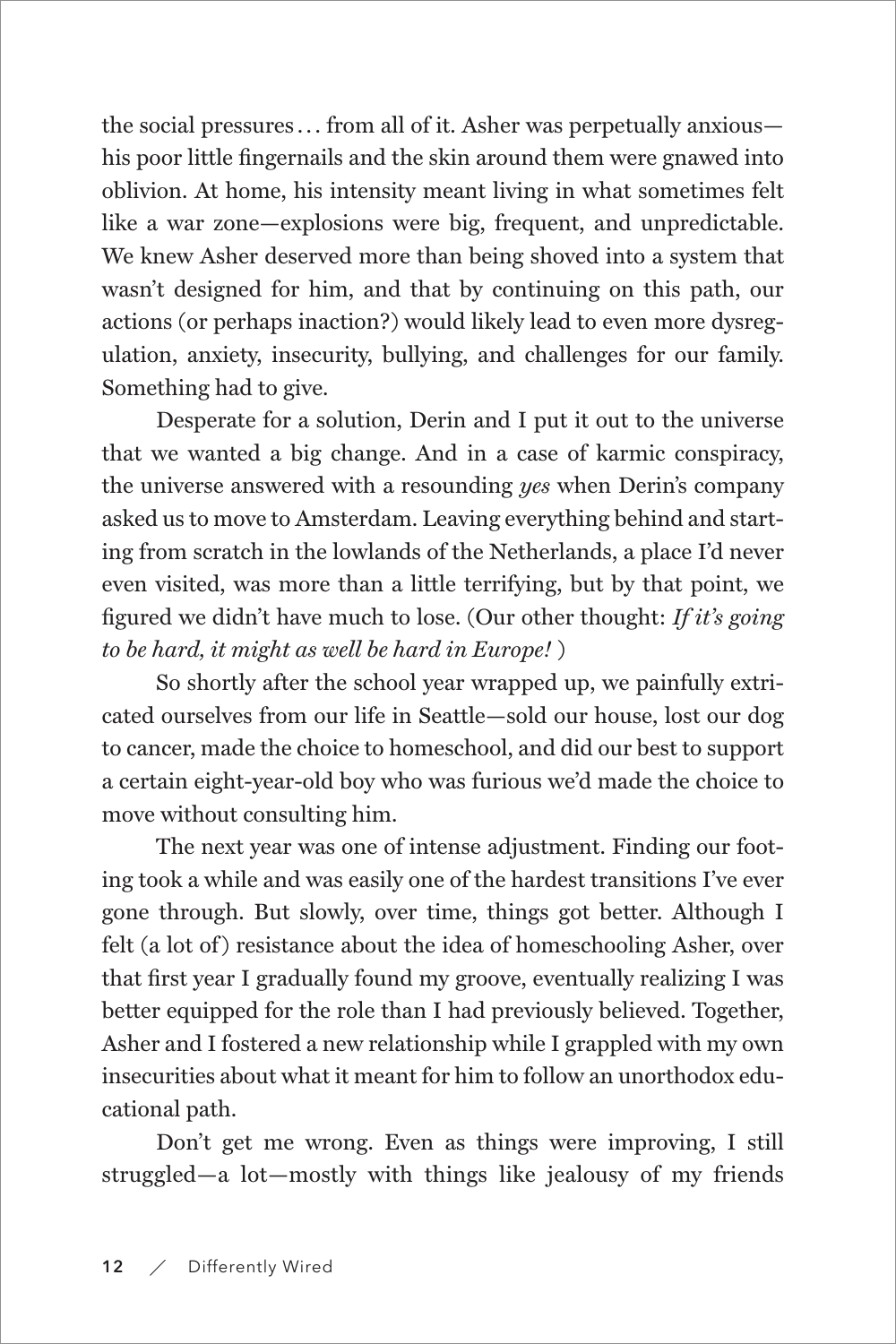raising "normal kids" or panic over what the future would look like. I also struggled with truly accepting that we weren't screwing Asher up if his childhood looked different from that of his peers. Still, there was no denying that this forging of our own path, this questioning-everything approach, was working. Because Asher? He was *thriving*. The kid was happy. Joyful. Light. He loved school. And his anxiety was gone. I'm talking, *I had to cut his fingernails*.

The most important thing I learned that year was that my biggest source of conflict in parenting Asher was my relationship with

myself—more specifically, my thinking about what my life as a mom "should" look like. That realization was a biggie. Because once I figured that out, I could surrender to what my momhood actually *did* look like. And how our child was. And what *his* life could look like. It was only after I started

My biggest source of conflict was my own thinking about what my life as a mom "should" look like.

the hard work of surrendering that my energy began to shift. More remarkably, and I'm sure as a direct result, Asher's did too.

In many ways, making the choice to adapt our life to support who Asher is sparked a renaissance for our family. And today, five years later, we are continuing to create our new, perfect "normal." Instead of being at odds with one another, together we're mostly in flow. Today, Asher is anxiety-free, and his tantrums are rarer-thanrare occurrences. Over time, he's become more and more present. With presence has come connection. And because he's no longer in chronic fight-or-flight mode—because he is able to just be the awesome person he is without being told he's bad or screwing up or doing it wrong—his beautiful qualities such as empathy and compassion and a dogged desire to stand up against inequality are flourishing. He's secure and confident. And it's been the most incredible thing to witness.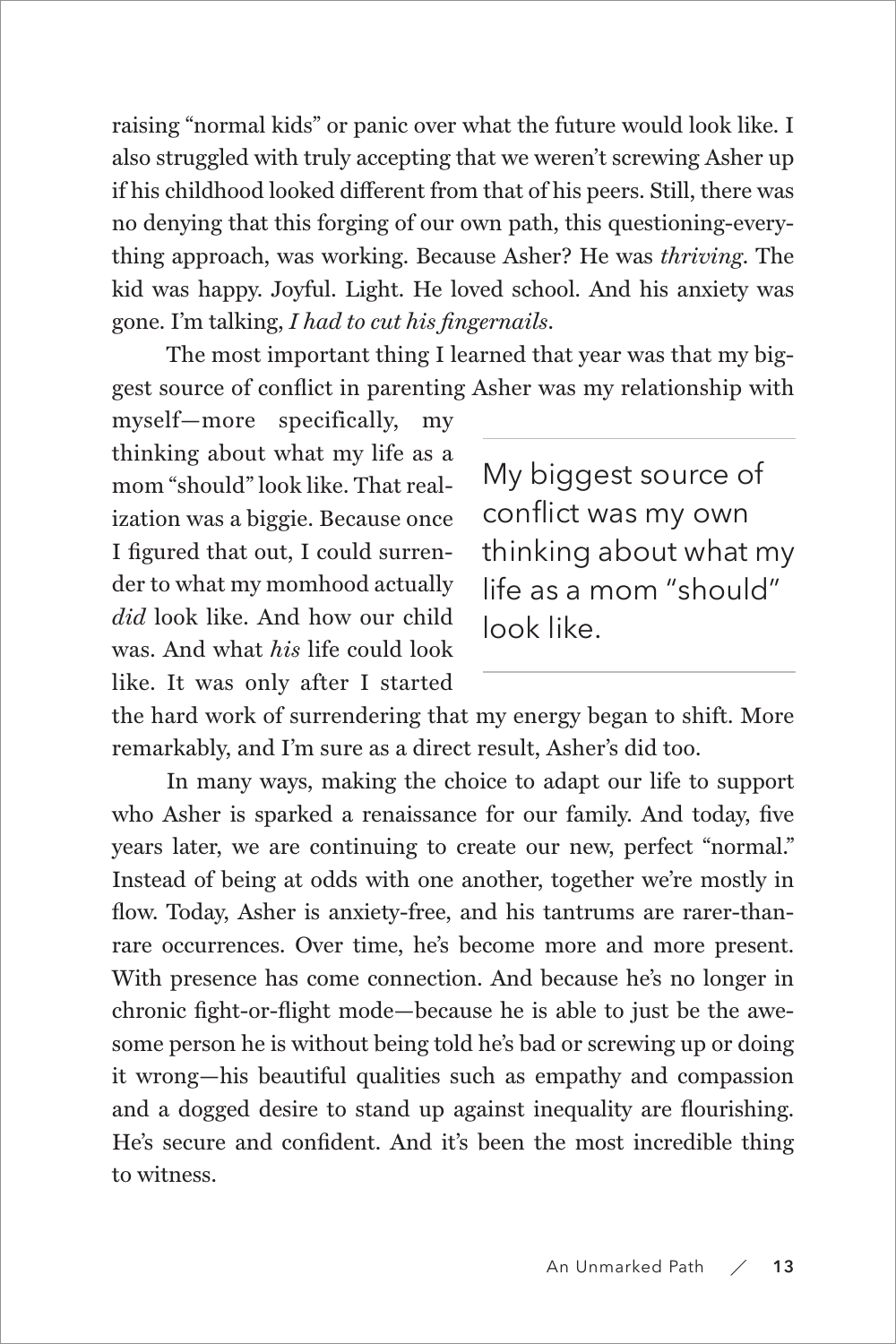When people ask me how we've gotten to a place where our family is thriving, I tell them this: We embraced and accepted who Asher is while exploring alternative ways of being as a family. More than anything, we let go. Of control. Of what other people thought of our child or our parenting techniques. Of what the future "should" look like. We started truly living in the now, noticing the gifts that are here every day.

**......**

I've talked with enough parents to know that my family's story isn't even close to unique. I know parents like me are literally everywhere, all moving through the unmarked journey in their own way, grappling with the unexpected detours and the roadblocks that emerged on the path they assumed they'd be on when they first brought their children into the world.

Parents like Amy, who presumed her son would start kindergarten at the neighborhood charter school in Atlanta where she herself was a teacher until she finally admitted to herself it wouldn't meet his sensory needs. "There was a little bit of mourning as I saw people he played with go off to the school I helped build, but I also knew it wasn't the right thing for him." A move across the country, a few more diagnoses, and a handful of schools later, Amy once again finds herself at a crossroads, as their most recent school in Portland, Oregon, has closed its doors and she's left trying to figure out what's next. But Amy is relentless in her quest to understand her boy's unique needs and find the right environment where he'll be seen for who he is. As she said to me during a recent conversation about raising atypical kids, "It's just what you do."

Jill, a speech pathologist by training who works with high school students with disabilities, didn't recognize what was going on with her son until she went to a professional development class on sensory processing disorder. As the instructor rattled off the characteristics of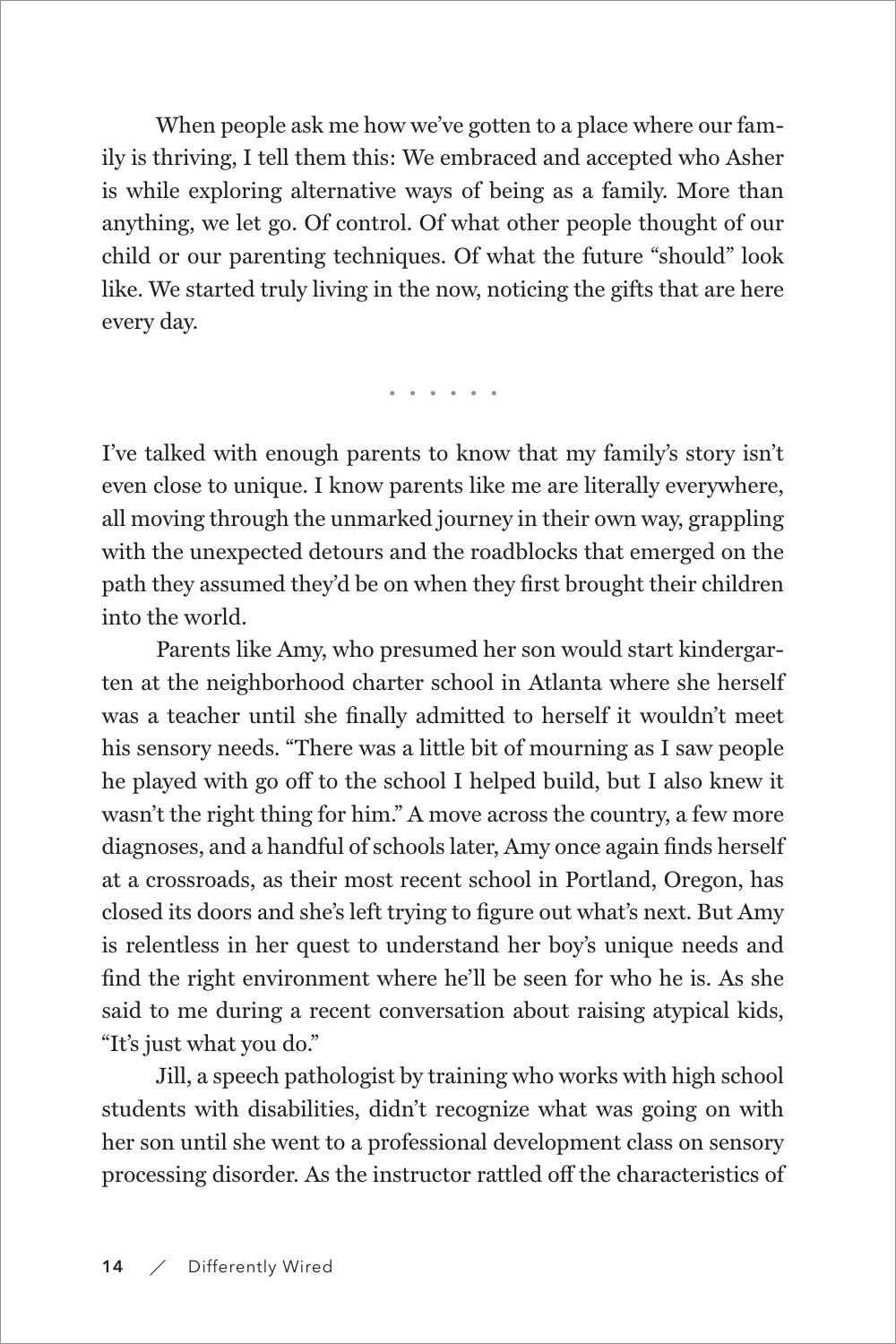children with sensory issues, she realized the instructor was describing her four-year-old son to a tee. "For some reason, I hadn't put two and two together. But in that moment, it was like a wave washed over me. I had chills over my entire body, and I just started weeping."

Bari, a psychologist by training, found herself in uncharted territory when she learned about the challenges stemming from asynchronous development in her two gifted children, both of whom have received a diagnosis of ADHD, auditory processing disorder, and executive function issues. But she leaned in to who they are and tapped into her gifts to become their most powerful advocate. A few years ago, Bari and her husband made the decision to pull their kids out of private school and (reluctantly) moved to the suburbs so their kids could attend a public school. Bari says things there are working out "okay," though she never stops questioning their choices, looking for the opportunities that will help her kids thrive, and educating the school about the needs of different types of learners. As she explains, "I'm full of ideas, but my advocacy has come more in the form of trying to change our immediate family and educational milieu and raising awareness and understanding. Because I think that that kind of shift and awareness can benefit all children, not just ours."

In conversations with parent after parent about raising differently wired children, I've heard about the same challenges: uncertainty about a child's neurodiversity; lack of school fit; tough behavior; families, friends, and educators who don't get it; and difficulty getting the information, resources, and tools we need. The details about who our kids are differ, but the common experiential thread is the same—frustration, confusion, sadness, and a pervasive sense of being overwhelmed.

Because differently wired kids can often "pass" as "typical kids," it's not always easy for teachers, other parents, and sometimes even our own families to recognize or respect the challenges we're going through. Our kids can be super-intense. Strong-willed. *Tricky.* The usual parenting approaches simply don't work for us. Every decision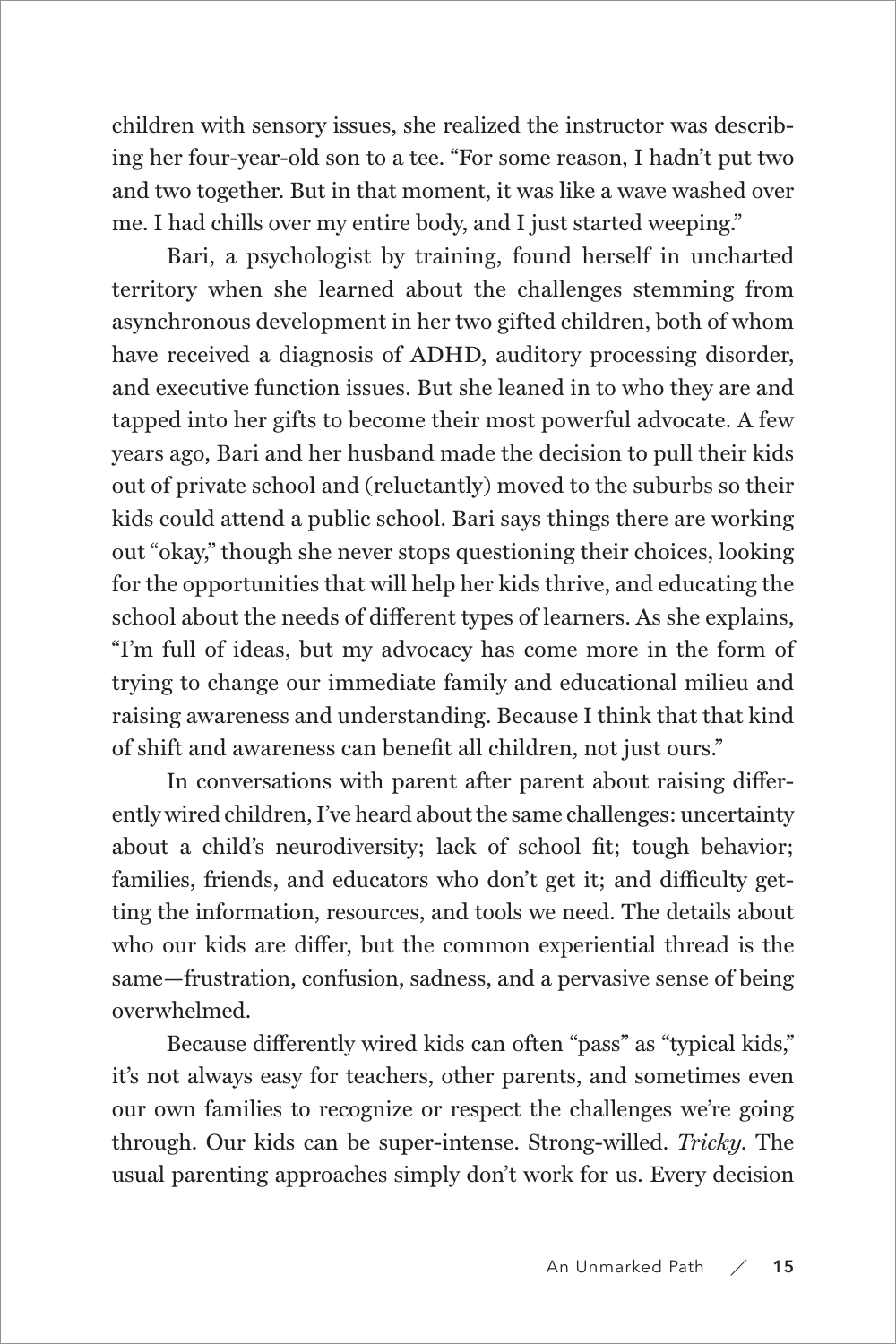about our child involves just a little more consideration, stress, and anxiety than what other parents might experience. It's no cakewalk. Yet we continue to show up every day with no map and a dull blade to

The stigmas of raising different kids drive us underground, to suffer in secrecy.

hack at the brush in search of a viable path. It's difficult, lonely work, our only markers occasionally helpful therapists and self-help books offering disorder-specific tools that serve as a constant reminder: There is "something wrong" with our child.

The stigmas associated with most neurological differences are enough to drive us underground to suffer in secrecy, lest anyone know what's really going on. Raising different kids in a parenting culture that thrives on sameness and conformity doesn't leave room for us to openly share the reality of our experience. So instead, we soldier on, fielding frequent emails from frustrated teachers, ignoring the glares of other parents when our kids do something "off " in public, and pretending we're not hurt when playdates aren't reciprocated. We want to figure out where and how to fit our kids in so everything doesn't have to feel so hard. We want them to have access to the same kind of life success as everyone else.

To be clear, I'm not talking about a handful of kids here. According to the latest estimates, approximately one in five school-aged children is in some way neurologically diverse, meaning that how their brains function is "atypical" from what's considered "normal." In reference to this statistic, author John Elder Robison wrote on his blog *My Life with Asperger's*, "That makes neurodiversity (in total) more common than being six feet tall, or having red hair."

It's obvious to me that being differently wired is no more an aberration than being left-handed, yet here we are at a crisis point, where 20 percent of today's kids are struggling to fit in at school and in society because the way they think, learn, and show up is inconvenient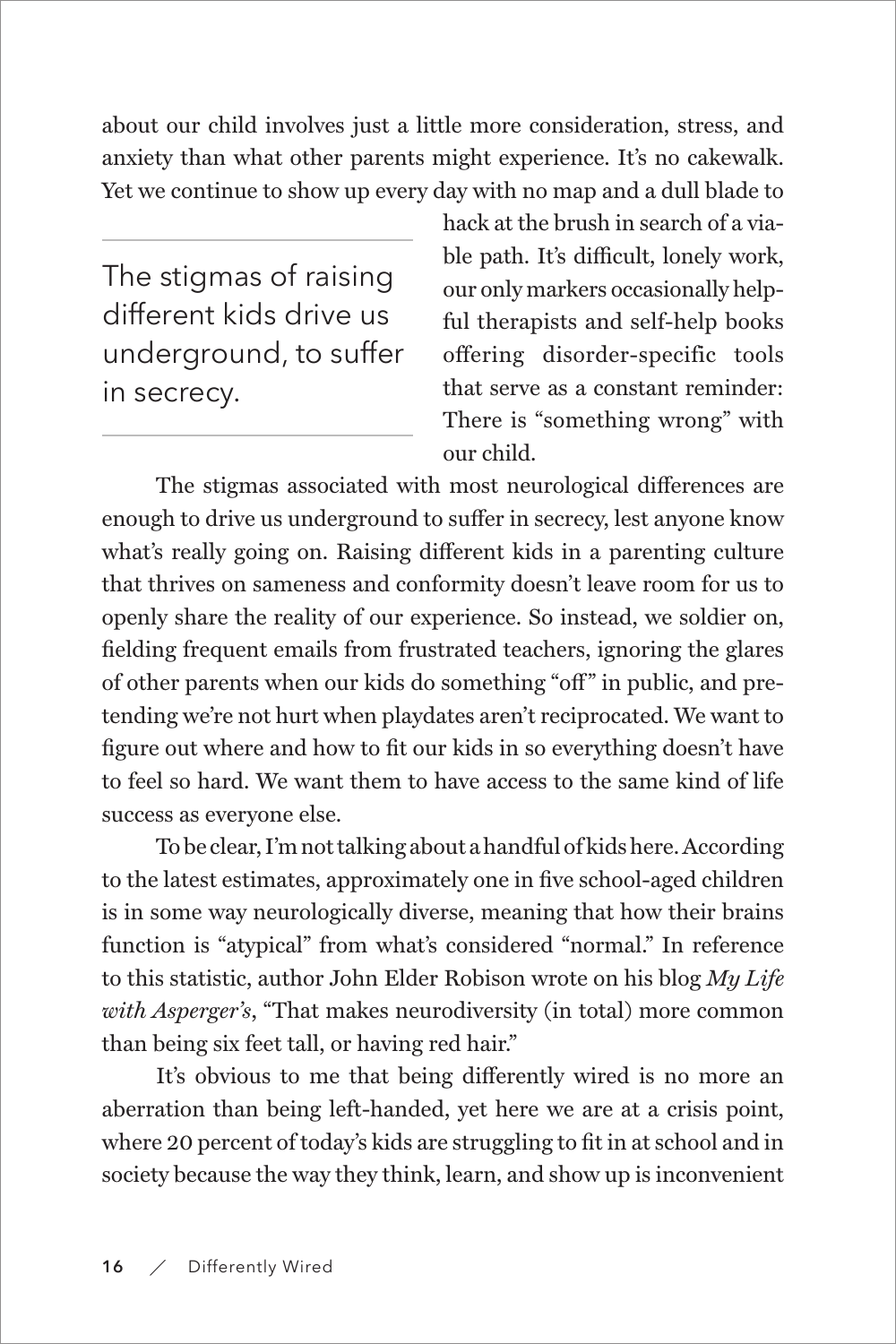or presents challenges to the status quo. Their neurological differences are treated like deficits instead of part of the essential fabric that makes up these creative, complicated, awesome beings.

I don't believe there is any one way to be okay or typical or "normal" in today's world. (And who came up with the definition of "normal" anyway? Since when is normal what we're striving for?) How many people have to receive diagnoses of "disorders" before we start realizing that maybe there's something else going on here . . . an influx of children with creative gifts who have the capacity to positively change the world? If anything, our uniquely wired children, with their sensitivities and gifts, *are* the new normal.

It's time society stopped looking at our kids' neurodifferences as things in need of "fixing" and instead considered the possibility that today's increasingly large population of atypical children may actually be a modern-day evolution. It's time for our children to be seen and celebrated for who they truly are. It's time for our families to thrive.

But to change everything for our kids, and for us, we're going to have to throw out the current parenting paradigm. It just isn't practical anymore, and it's doing more harm than good. We need to lead in the creation of a new one, one that embraces difference and uniqueness in children, rejects fear- and guilt-based messaging, supports those of us raising atypical kids, authentically reflects our families' realities, and provides options for us to access or design the ideal education for our child's unique needs.

Listen, I know this isn't easy stuff. I know that sometimes you might wish you could wave a magic wand and become a member of the other club, the one full of neurotypical families, the one whose manual is so much more straightforward. I know that many people, from educators to parents of neurotypical kids, might be afraid to consider a new definition of normal because it would require them to question their own status quo. I know that staring convention and fear in the face and forging ahead in your own way can be harrowing.